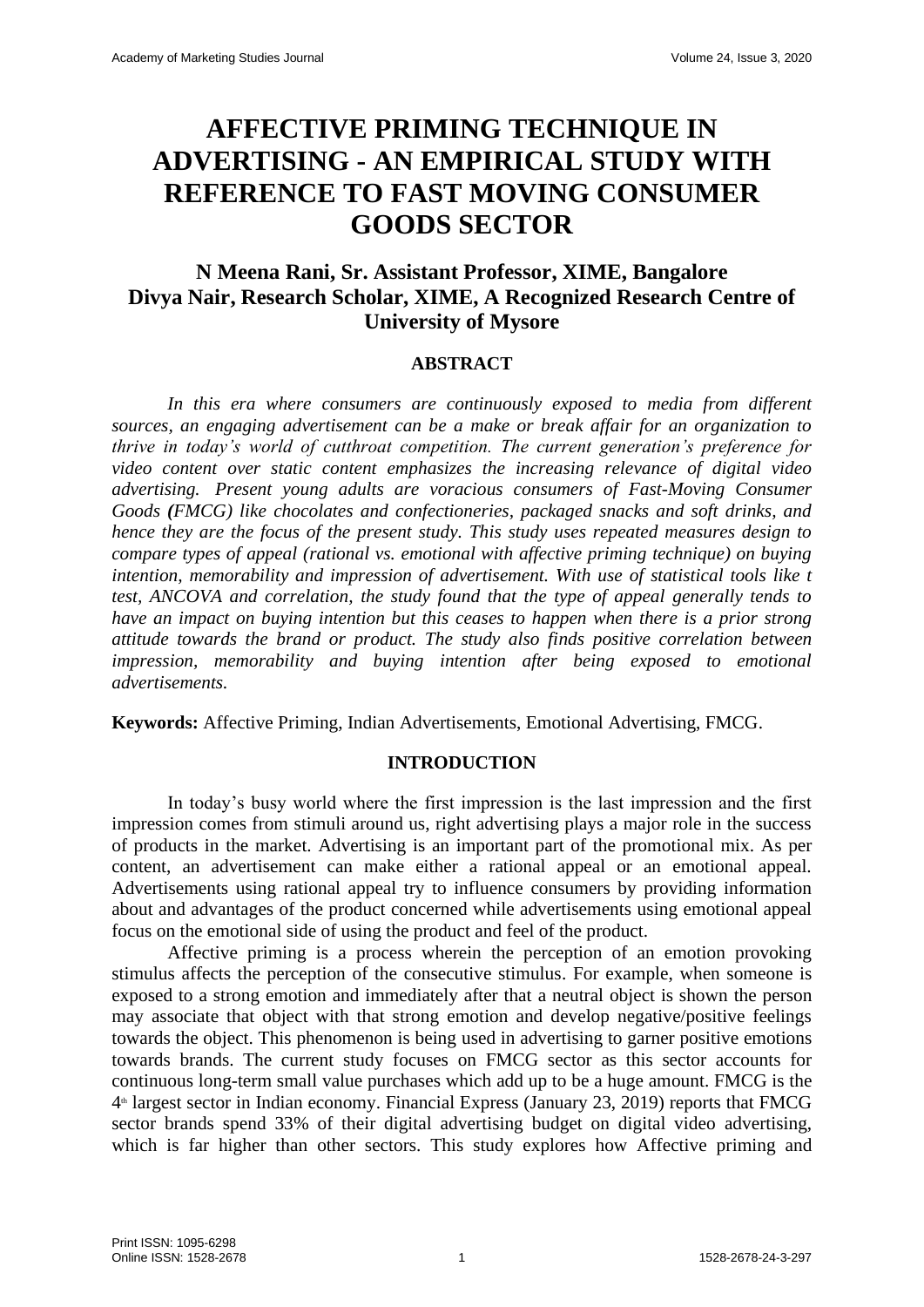Emotional advertising techniques are being used in the FMCG sector in Indian video Advertisements.

### **REVIEW OF LITERATURE**

There has been ample evidence available both supporting and negating the impact of advertising in general and the implications of using emotional appeal in the advertisement in particular. Nielsen in their 2016 study reported that use of emotion arousing techniques in advertising led to 23% lift in sales volume. Wood (2012) stated that effectiveness of an advertisement is best measured using emotional measures as humans react to advertisements and purchase using a thinking process which is highly emotional. One of the techniques that could be used in emotional advertising is use of Affective Priming. Affective Priming and emotional advertising techniques have great possibilities for use in advertising. Affective priming and emotional advertising techniques in advertisements are growing in popularity among advertisers as these techniques help in increasing brand popularity and profitability. Batra et al. (1986) found that emotional responses evoked by an advertisement appear to be antecedents of the attitude towards the advertisement and it has a weak but significant impact on attitude towards the brand.

Albers-Miller & Stafford (1999) found that there were much more emotional appeals found in the scientific literature, than the rational appeals. Singh (2017) thoroughly observed 130 TV advertisements of 23 products from Food & Beverages, Household care and Personal care/ Hygiene products category and found emotions such as Humor, Amazement and Love & Affection. Pringle (2008) in his popular book *'Brand Immortality'* mentions that his study of 1400 advertisement campaigns lead to a finding that Ads with purely emotional content generated 31% profit while those with rational content generated only 16% profit. As the power of television is on decline due to media fragmentation, mobile advertising assumes greater significance. To make advertising appeals more distinctive and persuasive, advertisers frequently use dramatic emotional ad-messages (Panda et al., 2013*)*. Copeland way back in 1924 contended that individual customers buy products and services for either a rational or emotional reason. Rational advertising assumes that consumers purchase goods and services based on logical or/and utilitarian decisions. Batra et al. (1990) in an experimental study with print ads found that if readers are in a state of positive mood then it contributes favourably to brand attitude. This supports the use of affective priming as affective priming helps establish a positive mood.

According to Hartmann et al. (2005) emotional positioning strategies are as important as functional strategies for brand positioning. This study was conducted in context of green branding and it revealed the importance of emotional techniques in advertisements to change the attitude of consumers towards brands. Ferreira et al. (2011) found that negative emotion conveying words, when used in advertisements in websites, lead to more attention towards the advertisement than when positive or neutral words were used. This is in the context where previous studies have reported that people avoid paying attention to advertisement on the web in general. Joshi et al. (2015) found that emotional branding and using of emotional advertising leads to improved brand loyalty. This study was specifically done in context of Indian FMCG sector. According to Wood (2012) an emotional model and emotional measurement of advertising will be more effective than traditional model of advertising. Empirical data is used to drive home this point. Mahapatra (2013) found that emotional advertising is more effective than rational advertising in terms of leading to action.

Yi (1990) conducted an experiment to investigate the cognitive and affective priming of the contact for print advertisements and found that cognitive priming influences the attitude towards the brand, while affective priming influences the attitude towards the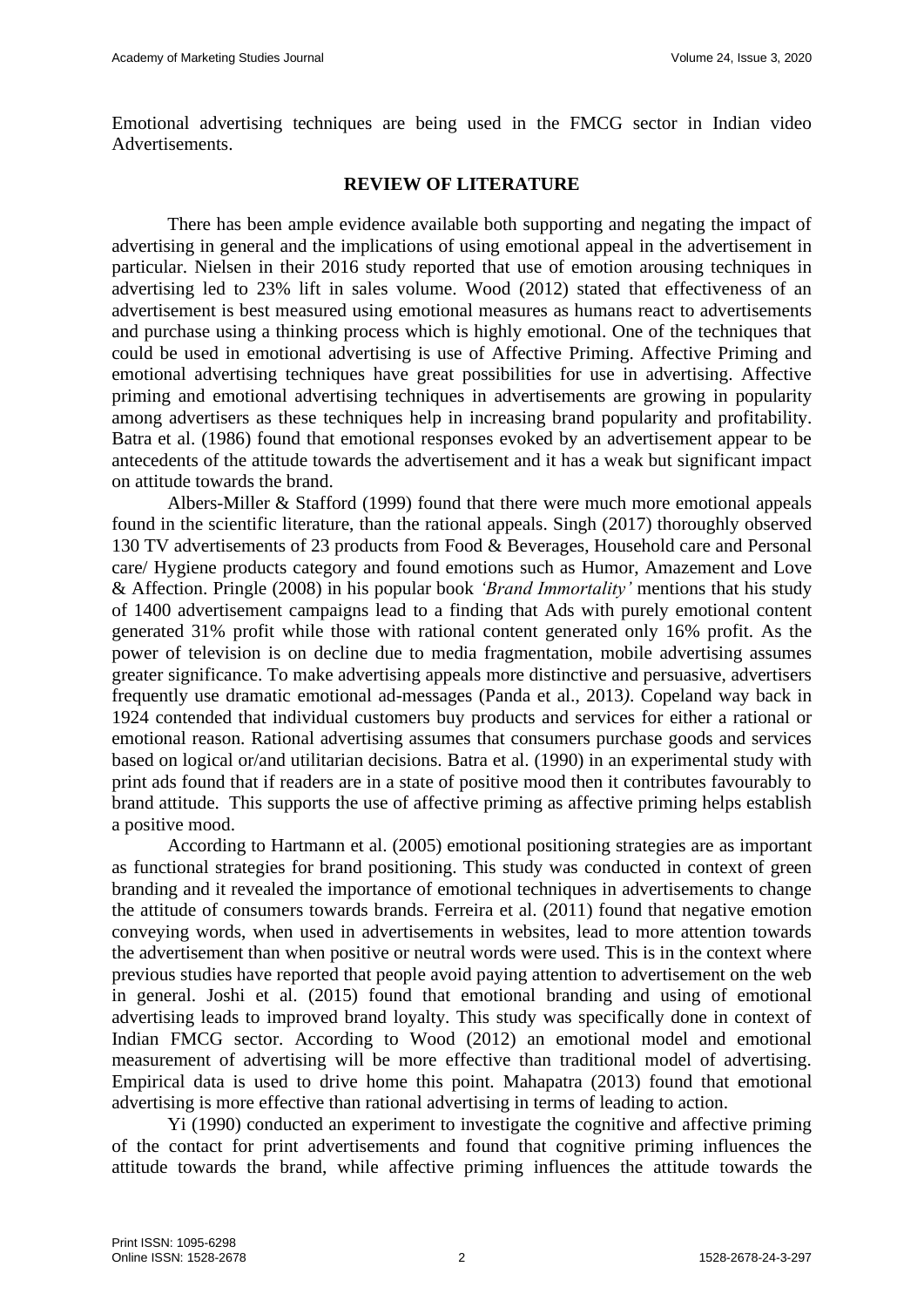advertisement. Yi (1993) also examined the moderating effect of prior knowledge on contextual priming influences the evaluations of an ambiguous product and concluded that Contextual priming impacts brand evaluations among moderate-knowledge subjects. Earlier advertising theories believed more in functional messaging than in the power of emotional bond for causing favourable brand associations (Panda et al, 2013). Aaker & Norris (1982) found that informational appeals resulted in higher effectiveness ratings than emotional appeals. Roozen (2013) contended that advertisers deliberately use emotion to reach to the consumer's heart expecting a positive attitude and favourable buying decision. The intensity of each individual's emotional response to the advertisement is different, and this level may also significantly influence the attitude formation (Panda et al., 2013).

Kumar et al. (2015) explored the purchase behaviour of poor consumers with reference to fast moving consumer goods and found that they are conscious about price, quality, brand, loyal to the brands. It was further found that they purchase well known national brands in FMCGs and their main information sources of these brands are TV advertising and family members. Vieceli & Shaw, (2010) proposed and tested a model of brand salience for fast-moving consumer goods, which incorporates knowledge, media consumption, and brand image as antecedents leading to purchase likelihood and found positive association. The empirical evidence supports building a brand in a primary category, in order to build the depth and breadth of the brand's associations in consumer memory. Vyas (2005) examined the nature of schemes offered in the fast-moving consumer goods (FMCG) category, the ratio of incentive and outlay (which the consumer is expected to make/pay to avail sales promotion offers) and found that the schemes are more aggressive for non-food items than food items, and non-food category exhibited more variation than the items in food category.

Researchers have paid adequate attention to phenomenon of promotion of products through social media. Mogaji & Wright (2016) investigated how Facebook users express their emotions towards advertisements of brand. Analysing over 250 comments by Facebook users of Lloyds Bank on its 250th anniversary, they found that the advertisement prompted different emotions such as love, pride and in some cases anger. The use of images like the black horse, the cover music and the background music aroused positive emotions. Enginkayaa & Cinar (2014) contended that social media has become a major factor in influencing various aspects of consumer behaviour including awareness, information acquisition, opinions, attitudes, purchase behaviour and post-purchase communication and evaluation. They further mentioned that digital advertising can mould consumer preferences, helps to build a positive attitude and influence purchase decisions about the advertised products/services, and thus plays an important role. Digital ads are increasingly becoming more appealing tools of marketing communication to reach targeted consumers. Digital advertising includes search or display advertisements and also all types of marketing communication that is executed through web, social media and/or mobile technology (Takemura, 2012).

Mobile advertising is the transmission of a message related to products, services and opinions for promotional purposes via mobile devices (Li & Brian, 2007). The higher penetration rate of mobile phones has resulted in the increased reach of advertisements for products and services. With the declining persuasive Social Media facilitates the companies to engage in timely and direct end-consumer contact at much lower costs and higher levels of efficiency compared to conventional tools of communication, and thus makes it relevant and affordable not only for large multinational firms, but also for small and medium sized enterprises (Kaplan & Haenlein, 2010).

Among the online ads, video ads are growing phenomenally owing to fast growth of video traffic and the vast variety of video content providers on the internet. Advertisers now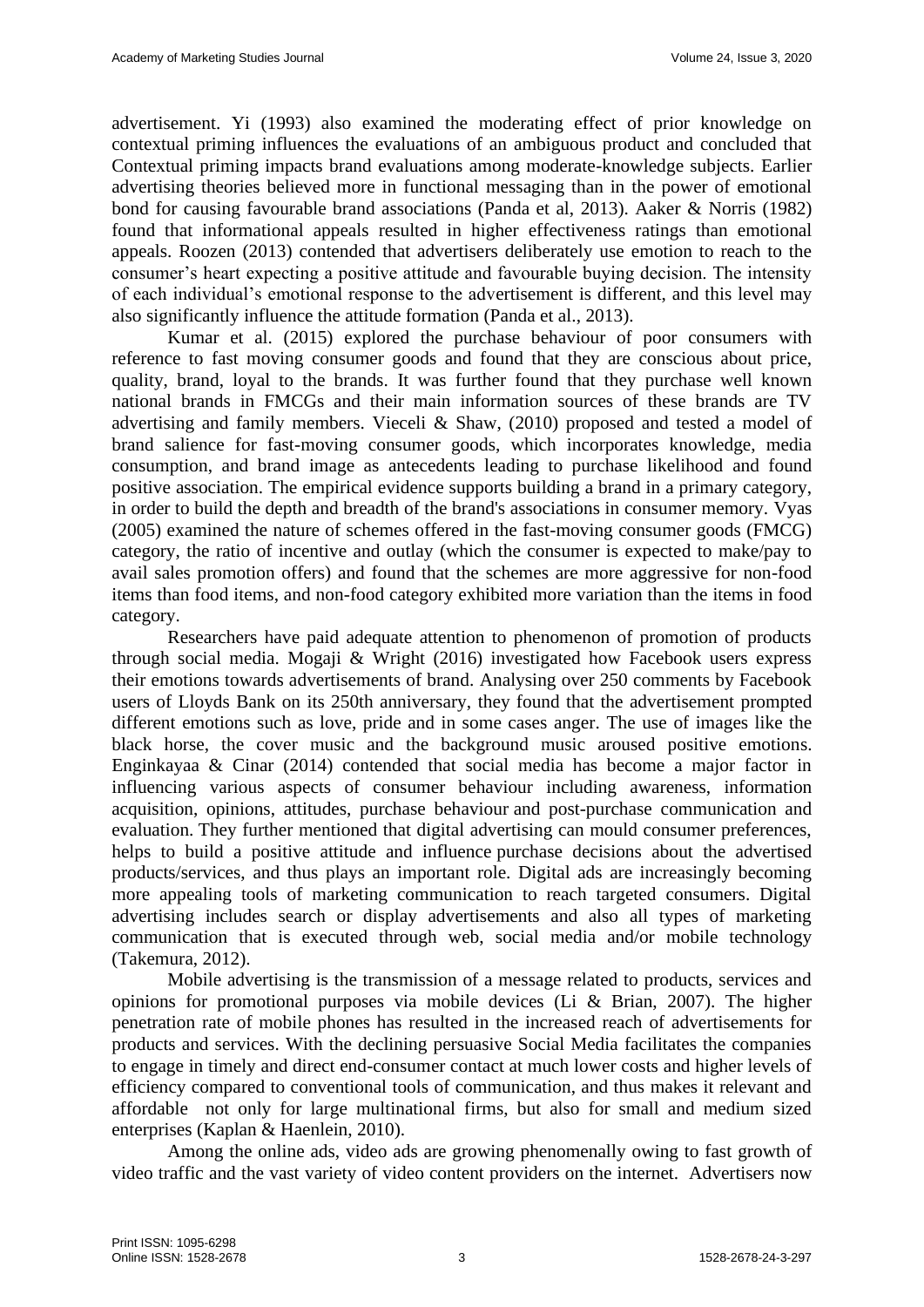have a much better access than ever before to a large amount of personal and context data from consumers by the use cookies, location tracking and the like so that they can better target their audiences and customise the advertising messages, which may increase their effectiveness (Hudders et al., 2019).

The companies get significant share of their top line from young consumers and provide a sizeable sales potential as future *"adult'* consumers (Magin et al., 2015). Therefore, teenagers have become an interesting target group for companies. Armstrong (2010) and Lantos (2015) argued that emotional appeals are more relevant for hedonic products, while rational appeals are more relevant for utilitarian products. Studies reinforced the importance of emotional appeal in advertising. Affective priming is a technique which can be used for emotional advertising. Use of this technique in digital video advertisements need to be probed further. Also, previous studies have not accounted for baseline attitude towards the product or product category which may be an important factor in such studies.

### **METHODOLOGY**

### **Sample**

The study used convenience/judgmental sampling technique. The sample group consisted of 122 undergraduate students of which 60 were females and 62 were males. They ranged in age from 18 years to 25 years with 88.52% in the range of 19-21 years of age. Average age of the sample group was 20.189 years. The sample group was drawn from a particular college in Mumbai, a metropolitan city in India and it was selected such that it could somewhat mimic the diversity of states, languages and cultures of India. This particular age group was chosen as this age group is a voracious consumer of FMCG products like chocolates, packaged snacks, cosmetics and soft drinks.

### **Procedure of study**

The advertisements were selected with the help of a video search engine such that both emotional as well as rational appeal advertisements were available for the same products. The products were selected such that the products are ones which are frequently bought by the sample and thus they are consumers of the products. The products belonged to category of chocolates, packaged snacks, cosmetics and soft drinks. Some of the advertisements were edited to make them more geared towards either rational appeal or emotional appeal. The advertisements with emotional appeal were the ones which used affective priming technique by first featuring an emotional story and then introducing the product (Grigaliunaite & Pileliene, 2016).

The sample group was first administered a questionnaire to measure their baseline buying intention and general opinion of 4 selected branded products. Repeated measures design being used; the sample was first exposed to a set of rational appeal advertisements for the same selected branded products and then a questionnaire to measure the impression and memorability of the advertisements from their viewpoint as well as their intention to buy the product after watching the advertisement. Later they were exposed to a set of emotional appeal advertisements (using affective priming technique) for the same selected branded products and a questionnaire to measure the impression and memorability of the advertisements from their viewpoint as well as their intention to buy the product after watching the advertisement. Lastly the sample was administered a questionnaire which included general profiling questions to understand their shopping behaviour and preferred brands in the FMCG category.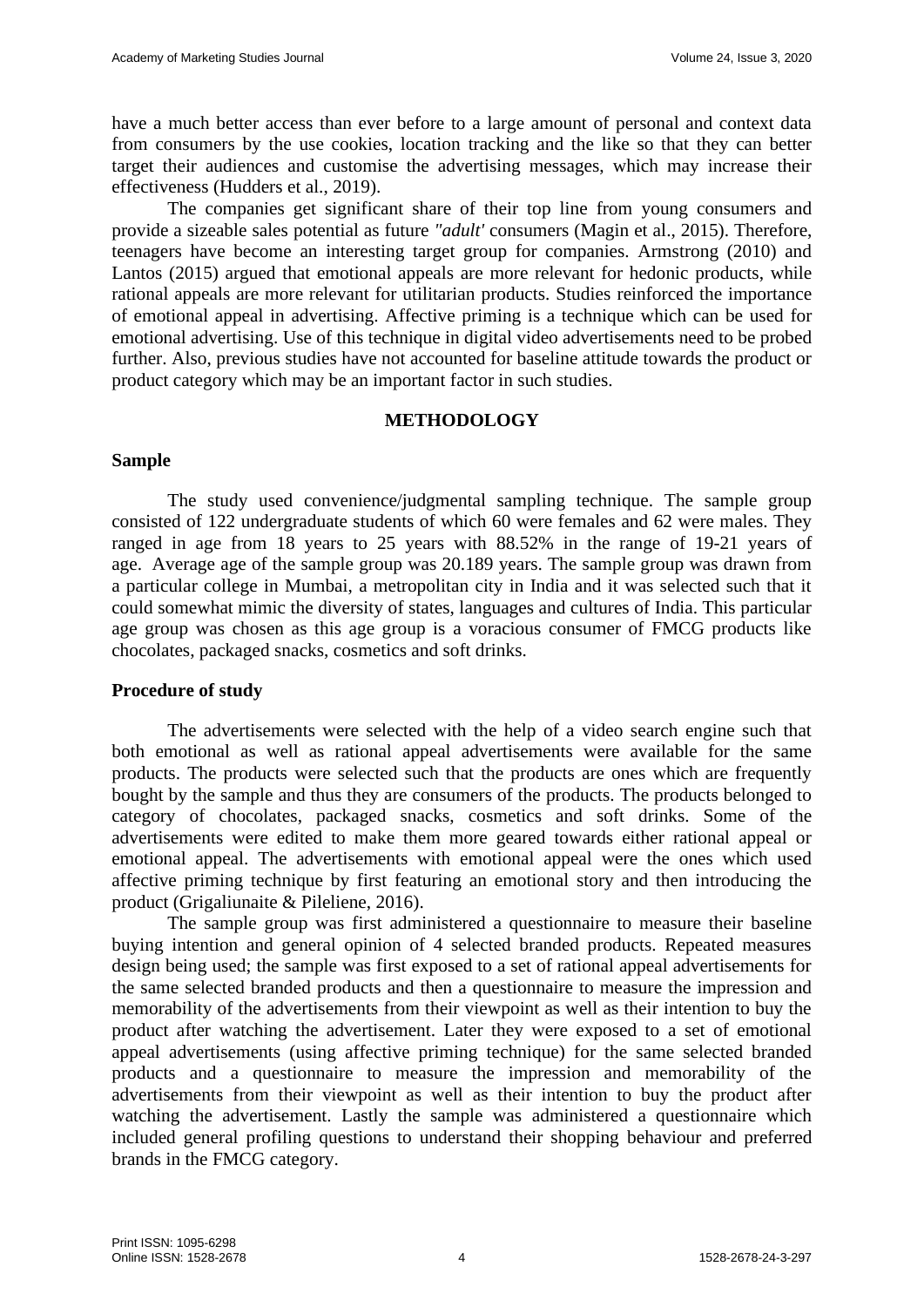Specific to buying intention, a repeated measures experimental design with two levels of independent variable and one dependent variable was used and also baseline of independent variable was measured to adjust for its effect on dependent variable. Here type of appeal was the independent variable with its two levels being use of rational appeal and use of emotional appeal (using affective priming technique). The dependent variable was buying intention reported by each one in the sample group on a scale of 1 to 10. General impression and memorability of the advertisement were also measured on a scale of 1 to 10 (Figure 1).

### **Plan of Statistical Analysis of Data**



Source: Authors

### **FIGURE 1 STATISTICAL ANALYSIS**

All the statistical analysis was performed using R statistical programming language (R Core Team, 2019).

### **Hypotheses**

*H1: Mean Ratings on impression are significantly higher for emotional appeal (using affective priming technique) advertisements than for rational appeal advertisements for each of the four products.*

*H2: Mean Ratings on memorability are significantly higher for emotional appeal (using affective priming technique) advertisements than for rational appeal advertisements for each of the four products.*

*H3: Mean buying intention is significantly higher for emotional appeal (using affective priming technique) advertisements than for rational appeal advertisements for each of the four products adjusting for the mean baseline buying intention.*

*H4: Impression of advertisement is positively correlated with memorability of advertisement for each of the four products in emotional appeal condition.*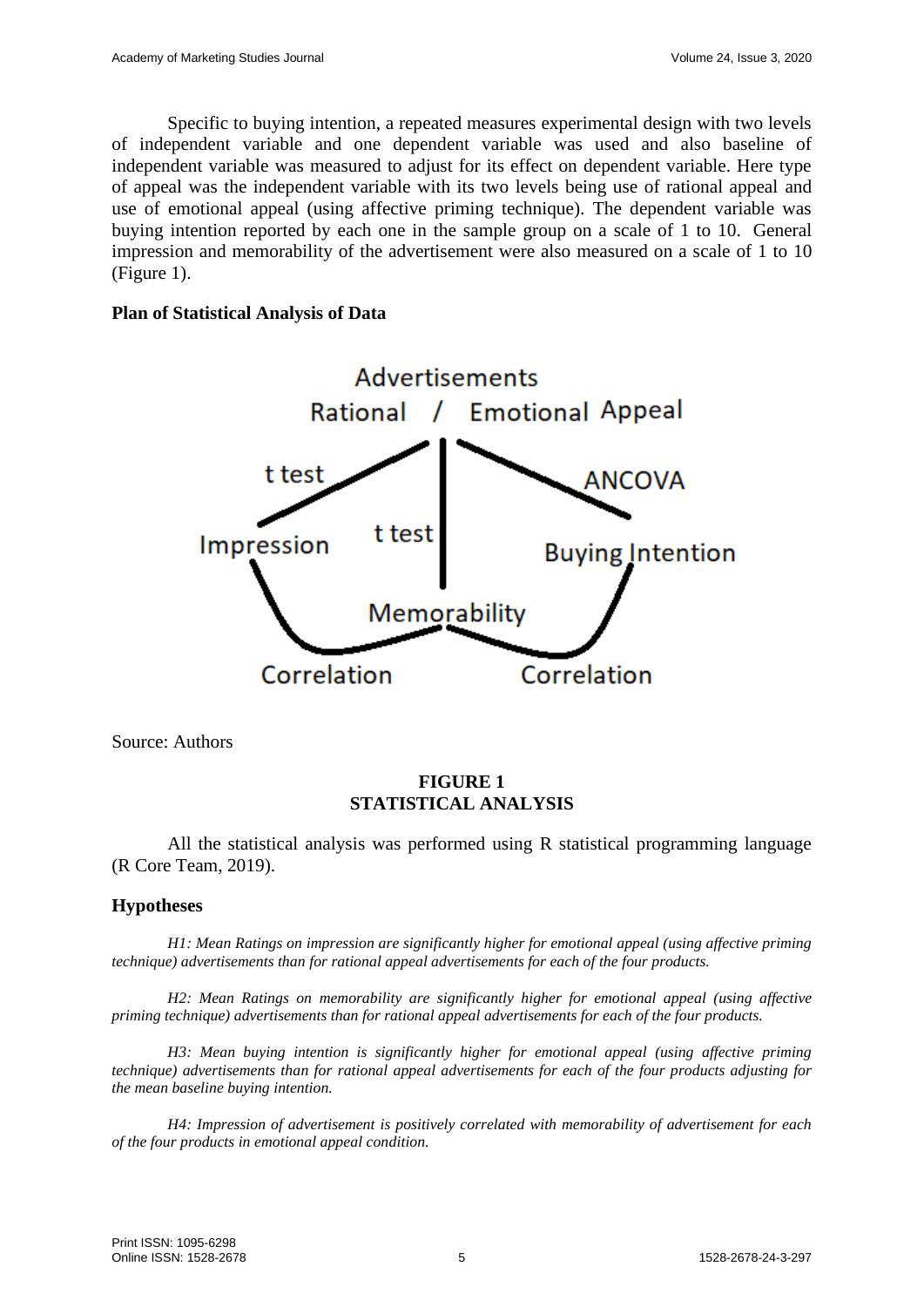*H5: Memorability of advertisement is positively correlated with buying intention for each of the four products in emotional appeal condition.*

### **Scope of the study**

- 1. The study analyses the effect of type of appeal on buying intention adjusting for baseline intention to buy the product with respect to 4 branded FMCG brands such as Pepsi Cola Drink (Product 1), Ponds Cold Cream (Product 2), LaysChips (Product 3) and Cadbury's Celebrations Chocolate (Product 4).
- 2. The study reveals patterns of correlation between impression of an advertisement, its memorability and buying intention.
- 3. The study compares the memorability and impression of advertisements between the types of appeal.

### **Limitations**

- 1. The study is limited to young adults (aged 18-25) and thus to be generalized with caution.
- 2. Limited sample size and sampling error could probably limit the validity of findings.
- 3. As the study is limited to Indian FMCG sector and further limited to only four branded products, its applicability in other sectors and geographical areas may be limited.

Despite limitations, the authors exercised due diligence in picking the respondents and soliciting responses from the target respondents.

### **RESULTS AND INTERPRETATION**

The following Table 1 provides results of paired samples t test for comparing means of impression of advertisements between rational and emotional appeal conditions:

| Table 1<br>RESULT OF PAIRED SAMPLE T TEST SHOWING MEAN IMPRESSION OF RATIONAL<br>VIS A VIS EMOTIONAL AD |                                           |                                                   |                 |     |         |  |  |  |
|---------------------------------------------------------------------------------------------------------|-------------------------------------------|---------------------------------------------------|-----------------|-----|---------|--|--|--|
| Product                                                                                                 | Mean Impression of<br>Rational Ad Message | Mean Impression of<br><b>Emotional Ad Message</b> | T value         | df  | P value |  |  |  |
| Product 1                                                                                               | 6.352459                                  | 8.483607                                          | $-7.0685$       | 121 | 0.01    |  |  |  |
| Product 2                                                                                               | 5.213115                                  | 5.229508                                          | $t = -0.074026$ | 121 | 0.94    |  |  |  |
| Product 3                                                                                               | 6.901639                                  | 8.581967                                          | $t = -7.8146$   | 121 | 0.00    |  |  |  |
| Product 4                                                                                               | 7.114754                                  | 7.360656                                          | $t = -0.96496$  | 121 | 0.33    |  |  |  |

Source: Primary data

Interpretation and discussion: Paired samples t test results indicate that data for product 1 and product 3 are in line with hypothesis I, showing significant difference at 95% and 99% confidence levels respectively. While data for product 2 and product 4 are not in line with hypothesis I. Further analysis would bring out the reasons for this discrepancy among products (Table 2).

| Table 2<br><b>RESULT OF PAIRED SAMPLE T TEST SHOWING MEAN MEMORABILITY OF</b><br><b>RATIONAL VIS A VIS EMOTIONAL AD</b> |                                             |                                                     |           |     |         |  |  |  |
|-------------------------------------------------------------------------------------------------------------------------|---------------------------------------------|-----------------------------------------------------|-----------|-----|---------|--|--|--|
| Product                                                                                                                 | Mean memorability of<br>Rational Ad Message | Mean memorability of<br><b>Emotional Ad Message</b> | T value   | df  | P value |  |  |  |
| Product 1                                                                                                               | 7.713115                                    | 8.500000                                            | $-2.6231$ | 121 | 0.0098  |  |  |  |
| Product 2                                                                                                               | 4.745902                                    | 4.737705                                            | 0.037508  | 121 | 0.47    |  |  |  |
| Product 3                                                                                                               | 6.672131                                    | 8.254098                                            | $-6.3038$ | 121 | 0.000   |  |  |  |
| Product 4                                                                                                               | 6.786885                                    | 7.131148                                            | $-1.2169$ | 121 | 0.226   |  |  |  |

Source: Primary Data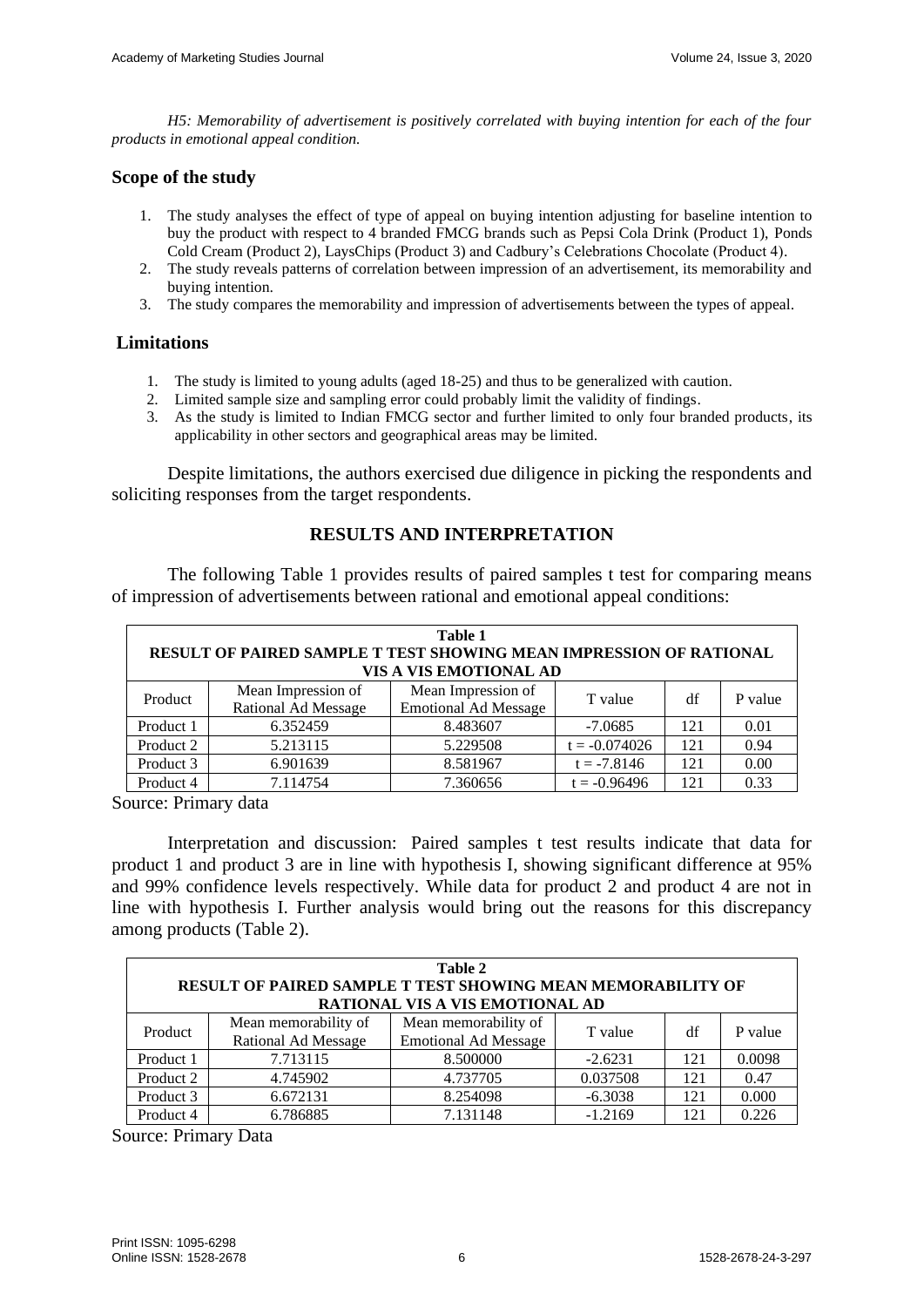Results of paired samples t test for comparing means of memorability of advertisements between rational and emotional appeal show a similar trend of mean scores for impression. The data for product 1 and product 3 are in line with hypothesis II while, data for product 2 and product 4 are not in line with hypothesis II. Further analysis would bring out the reasons for this discrepancy among products.

Results of ANCOVA to determine effect of type of appeal on buying intention with baseline buying intention as the covariate:

| Table 3A<br><b>PRODUCT 1-RESPONSE BUYING INTENTION</b> |     |         |        |         |             |  |  |  |
|--------------------------------------------------------|-----|---------|--------|---------|-------------|--|--|--|
| Df<br>P value<br><b>F</b> value<br>Mean sq<br>Sum sq   |     |         |        |         |             |  |  |  |
| Type of appeal                                         |     | 177.31  | 177.31 | 26.847  | $0.000$ *** |  |  |  |
| Baseline buying intention                              |     | 705.06  | 705.06 | 106.752 | $0.000$ *** |  |  |  |
| residuals                                              | 241 | 1591.71 | 6.6    |         |             |  |  |  |

Source: Primary Data

In Table 3A, level of association between a): Type of Appeal and response buying intention and b): baseline buying intention and response buying intention was studied, and both turned out to be highly significant at 99% confidence level. As the type of appeal has significant effect on the buying intention, a further analysis can be done using paired samples t test.

| Table 3B<br><b>RESULT OF T TEST SHOWING MEAN BUYING INTENTION WITH</b><br>RATIONAL AND EMOTIONAL MESSAGE |                                |  |  |  |  |  |
|----------------------------------------------------------------------------------------------------------|--------------------------------|--|--|--|--|--|
| Mean response buying intention (rational                                                                 | Mean response buying intention |  |  |  |  |  |
| message)                                                                                                 | (emotional message)            |  |  |  |  |  |
| 5.303279<br>7.008197                                                                                     |                                |  |  |  |  |  |

Source: Primary Data

 $t = -6.1914$ , df = 121, p-value = 0.000

Table 3B shows buying intention with emotional message is significantly higher than the same with rational message

| Table 4<br><b>PRODUCT 2-RESPONSE BUYING INTENTION</b> |  |        |        |         |             |  |  |
|-------------------------------------------------------|--|--------|--------|---------|-------------|--|--|
| Df<br>P value<br><b>F</b> value<br>Sum sq<br>Mean sq  |  |        |        |         |             |  |  |
| Type of appeal                                        |  | 0.1    | 0.1    | 0.0179  | 0.8937      |  |  |
| Baseline buying intention                             |  | 534.35 | 534.35 | 93.2476 | $0.000$ *** |  |  |
| 5.73<br>1381.04<br>residuals<br>241                   |  |        |        |         |             |  |  |

Source: Primary Data

| Table 5                                              |  |        |        |          |             |  |  |
|------------------------------------------------------|--|--------|--------|----------|-------------|--|--|
| <b>PRODUCT 3-RESPONSE BUYING INTENTION</b>           |  |        |        |          |             |  |  |
| Df<br>P value<br>Mean sq<br><b>F</b> value<br>Sum sq |  |        |        |          |             |  |  |
| Type of appeal                                       |  | 10.25  | 10.25  | 2.4349   | 0.12        |  |  |
| Baseline buying intention                            |  | 647.41 | 647.41 | 153.8552 | $0.000$ *** |  |  |
| 4.21<br>241<br>residuals<br>1014.11                  |  |        |        |          |             |  |  |

Source: Primary Data

| Table 6<br><b>PRODUCT 4-RESPONSE BUYING INTENTION</b> |  |       |       |          |            |  |  |
|-------------------------------------------------------|--|-------|-------|----------|------------|--|--|
| Df<br>F value<br>P value<br>Mean sq<br>Sum sq         |  |       |       |          |            |  |  |
| Type of appeal                                        |  | 4.74  | 4.74  | 1.0047   | 0.3172     |  |  |
| Baseline buying intention                             |  | 649.3 | 649.3 | 137.6973 | $0.000***$ |  |  |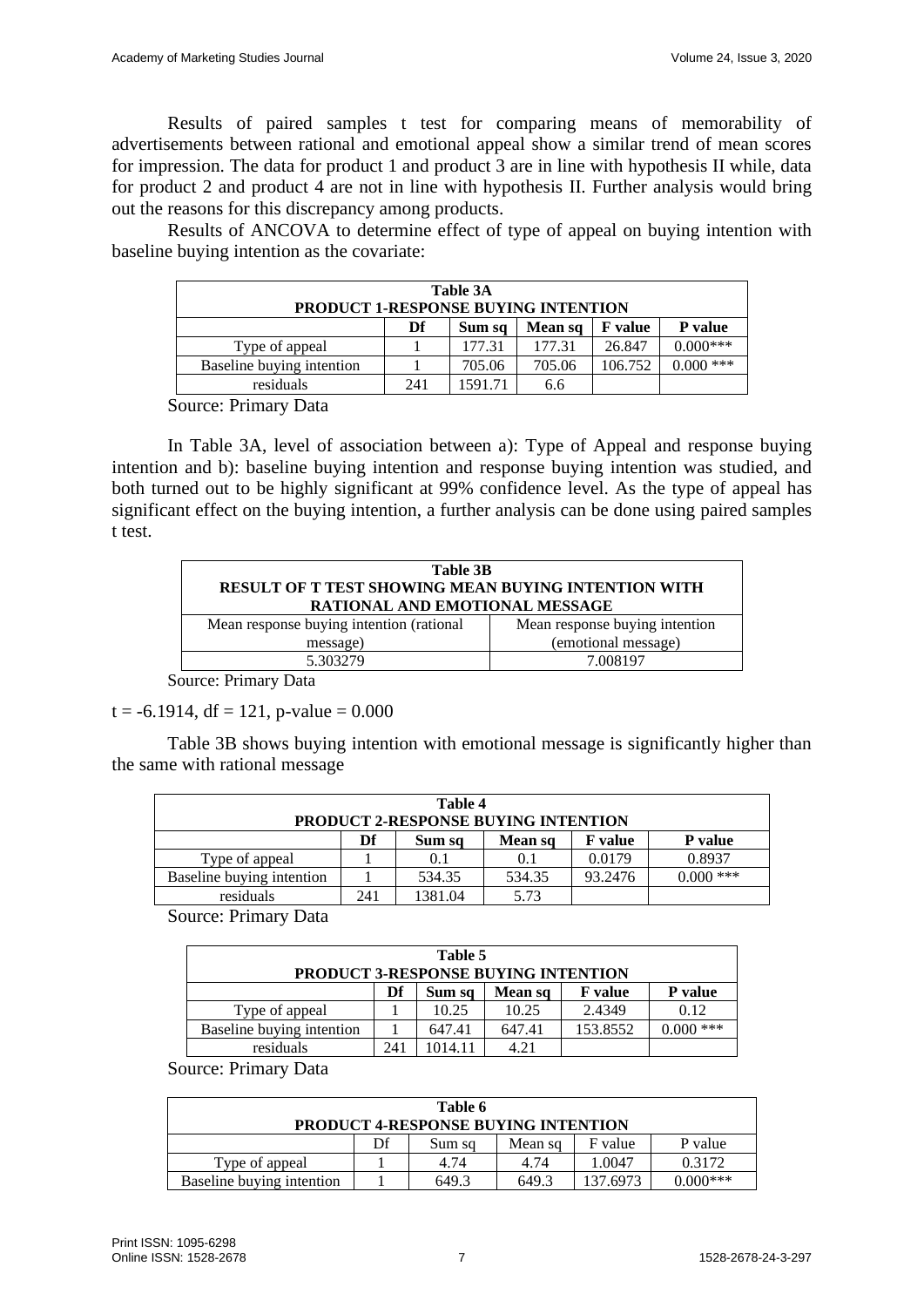| residuals            | 2 <sub>1</sub> 1 | 136.41 | $\mathcal{L}$ |  |
|----------------------|------------------|--------|---------------|--|
| Source: Primary Data |                  |        |               |  |

Tables 4-6 show that there exists significant difference between response buying intention and baseline buying intention with respect to Products 2, 3 and 4.

### **Correlations**

| Table 7A                                                                              |  |  |  |  |  |  |  |
|---------------------------------------------------------------------------------------|--|--|--|--|--|--|--|
| <b>CORRELATION BETWEEN IMPRESSION AND</b><br><b>MEMORABILITY FOR EMOTIONAL APPEAL</b> |  |  |  |  |  |  |  |
| Product                                                                               |  |  |  |  |  |  |  |
| 0.7392<br>0.8134<br>0.5461<br>0.6539<br>r value                                       |  |  |  |  |  |  |  |

The r values in Table 7A show that there is strong positive correlation between impression and memorability in emotional appeal condition. Here the data is in line with hypothesis IV. The correlations were calculated only for emotional appeal condition so as to maintain consistency.

| Table 7B                                           |  |  |  |  |  |  |
|----------------------------------------------------|--|--|--|--|--|--|
| <b>CORRELATIONS BETWEEN MEMORABILITY AND</b>       |  |  |  |  |  |  |
| <b>BUYING INTENTION FOR EMOTIONAL APPEAL</b>       |  |  |  |  |  |  |
| Product                                            |  |  |  |  |  |  |
| 0.5867<br>0.7595<br>0.5145<br>() 44() 1<br>r value |  |  |  |  |  |  |

The r values in Table 7B show that there is moderate to strong positive correlation between memorability and buying intention in emotional appeal condition. Here the data is in line with hypothesis V. The correlations were calculated only for emotional appeal condition so as to maintain consistency.

#### **DISCUSSION**

The study provides significant insights for marketers while designing and executing promotional strategies. Though the consumers' response varied slightly for each type of product, the implications of using affective priming technique in advertising are quite evident. For product 1 both, type of appeal as well as baseline intention have significant effect on the buying intention after exposure to advertisements. Further t test shows that the data for product 1 is in line with the hypothesis III. But, in case of products 2, 3 and 4 only the base line buying intention has significant effect on buying intention after exposure to both types of advertisements (rational as well as emotional appeal). On 10-point scale the average baseline buying intention for products 2, 3 and 4 are 3.590, 7.557 and 6.819 respectively. Here the general opinion about the product on a 10-point scale is 4.303, 7.770 and 7.106 respectively. Here the trend shows that sample group has a very unfavourable attitude towards product 2 while highly favourable attitudes towards products 3 and 4. The attitudes are so strong that the type of appeal fails to show effects on it. This also explains the discrepancies in the analysis that Table 1 and Table 2 of the results section (Bytyci, 2014).

The low favourability toward product 2 could be understood better from the profiling questions. Product 2 was a cosmetic cream and most of the subjects generally did not buy the particular product. Some of the subjects also mentioned not using any cosmetics. Also products 3 and 4 were packaged chips and packaged chocolate respectively and the entire sample group was regular consumers of the product. This could explain highly favourable attitude towards product 3 and 4.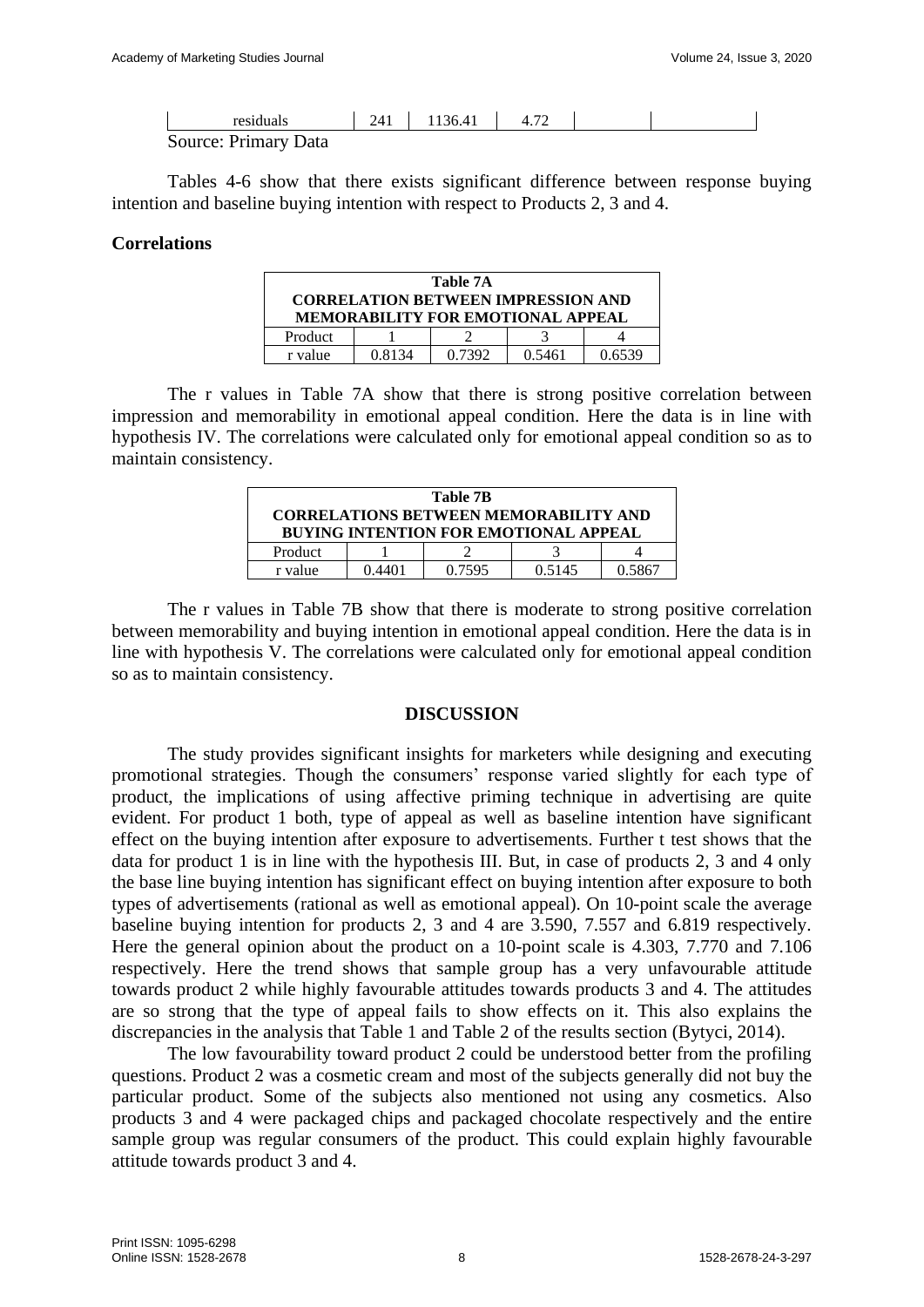Existence of strong positive correlation between impression and memorability, and a moderate to strong positive correlation between memorability and buying intention for emotional appeal underpins the need for use of emotional appeal in advertising.

### **CONCLUSION AND FUTURE RESEARCH ORIENTATIONS**

The study, in the context of FMCG sector in India, provides at least partial evidence that use of affective priming and emotional advertising techniques increase buying intention which may lead to increased sales. The study shows that the type of appeal generally tends to have an impact on buying intention but only when there is no prior strong attitude towards the brand or product. In case of presence of strong prior attitude, this attitude will prevail irrespective of which type of appeal is used in the advertisement. Further the study also gathers some evidence that use of emotional advertising techniques increase impression and memorability of advertisements. The study finds positive correlation between impression, memorability and buying intention after being exposed to emotional advertisements. This indicates the importance capturing attention of audience to create a strong impression which will lead to memorability and buying intention.

Advertisements with rational appeal play a vital role in the promotion of utilitarian products, whereas emotional advertising is more relevant for products or brands based on experiential services. Acquiring new customers through emotional appeal also helps in reducing post-purchase dissonance, but the same cannot be used across the board (Panda et al, 2013). Further studies in area are required which would throw light on the phenomena of use of affective priming technique in emotional advertising in the context of varied sectors (other than FMCG) and varied brands and products with a vaster geographical area.

#### **REFERENCES**

- Aaker, D., & Norris, D. (1982). Characteristics of TV Commercials Perceived as Informative, *Journal of Advertising Research, 22*, 66-70.
- Albers-Miller, N.D., & Stafford, M.R. (1999). An International Analysis of Emotional and Rational Appeals in Services Vs Goods Advertising. *Journal of Consumer Marketing, 16*(1), 42-57.
- Armstrong, J.S. (2010). Persuasive Advertising. Evidence-based Principles: Palgrave Macmillan.
- Batra, R., & Ray, M.L. (1986). Affective Responses Mediating Acceptance of Advertising. *Journal of Consumer Research, 13*(2), 234-249.
- Batra, R., & Stayman, D.M. (1990). The Role of Mood in Advertising Effectiveness. *Journal of Consumer Research, 17*(2), 203-214.
- Bytyci, R. (2014). Understanding the Effectiveness of Video Ads: A Measurement Study. Working paper. Retrieved from https://www.researchgate.net/publication/270960398.
- Copeland, M.T. (1924). Principles of Merchandising, Aano Press, NY.
- Enginkayaa, E., & Cinar, D. (2014). The Impact of Digital Advertising on Consumer Purchase Decisions. Available from: the contract of the contract of the contract of the contract of the contract of the contract of the contract of the contract of the contract of the contract of the contract of the contract of the contract o

https://www.researchgate.net/publication/304181571\_The\_Impact\_Of\_Digital\_Advertising\_On\_Consu mer\_Purchase\_Decisions [accessed Apr 11 2020].

- Ferreira, P., Rita, P., Morais, D., Rosa, P.J., Oliveira, J., Gamito, P., & Sottomayor, C. (2011). Grabbing attention while reading website pages: The Influence of Verbal Emotional Cues in Advertising. *Journal of Eye Tracking, Visual Cognition and Emotion, 1*.
- Grigaliunaite, V., & Pileliene, L. (2016). Emotional or Rational? The Determination of the Influence of Advertising Appeal on Advertising Effectiveness, *Scientific Annals of Economics and Business, 63*(3), 391-414.
- Hartmann, P., Ibáñez, V.A., & Sainz, F.J.F. (2005). Green Branding Effects on Attitude: Functional Versus Emotional Positioning Strategies. Marketing Intelligence & Planning.
- Hudders, L., van Reijmersdal, E.A., & Poels, K. (2019). Editorial: Digital Advertising and Consumer Empowerment. Cyberpsychology: *Journal of Psychosocial Research on Cyberspace, 13*(2).
- Joshi, A., & Nema, G. (2015). Emotional Branding: A New Way to Create Brand Loyalty for FMCG Companies. *Journal of Management Value and Ethics, 5*(2), 81-90.